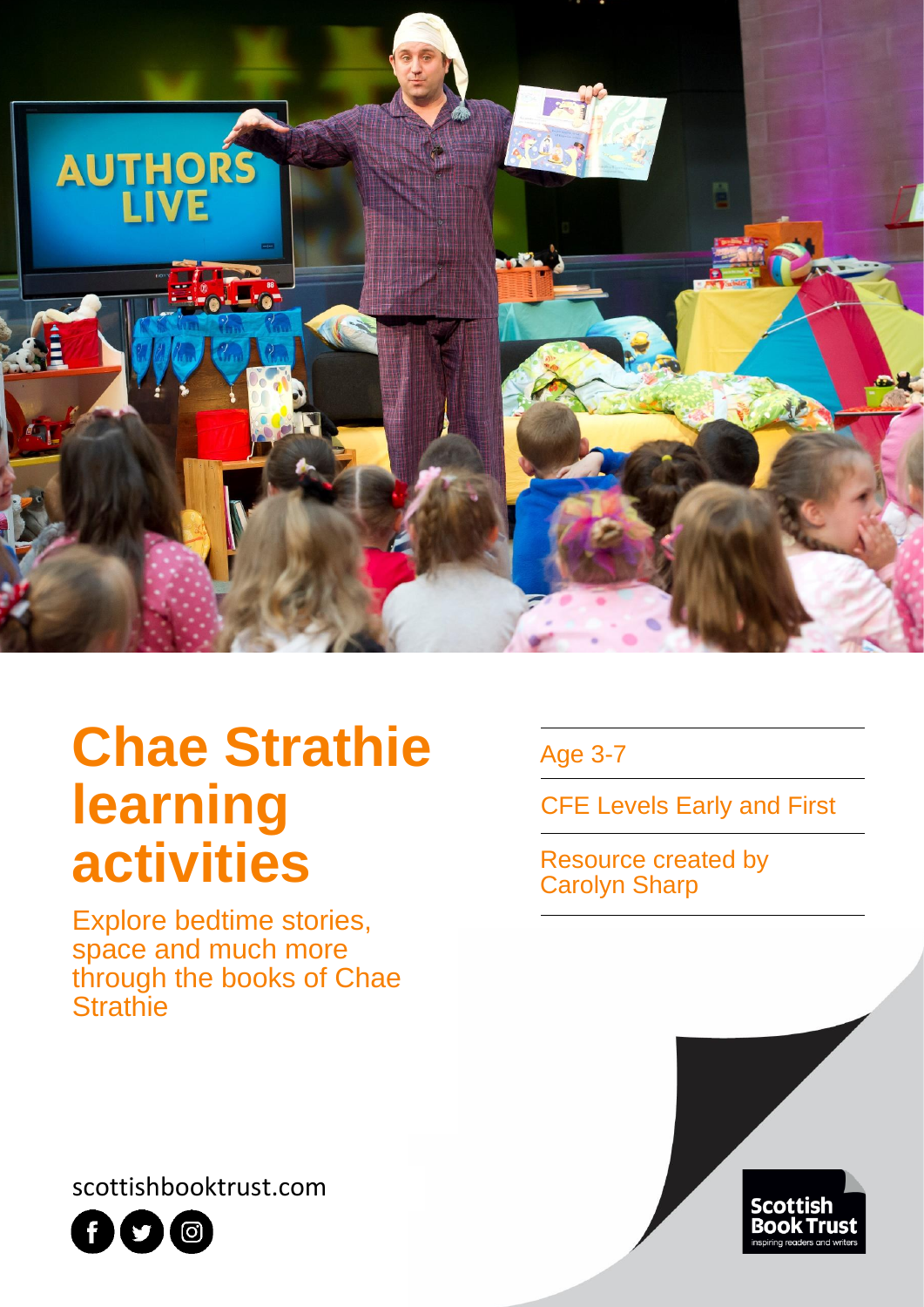# **Contents**

| About this resource                        |   |
|--------------------------------------------|---|
| <b>Bedtime for Tiny Mouse activities</b>   |   |
| The Fabulous Flapdoodles activities        | 4 |
| The Loon on the Moon activities            | 6 |
| Activities to explore the theme of bedtime | 8 |
|                                            |   |

### **About this resource**

These resources are full of cross-curricular activity suggestions to help you explore *Bedtime for Tiny Mouse, The Fabulous Flapdoodles* and *The Loon on the Moon* with your pupils. The resources have been produced to help you make the most of our online Authors Live event with Chae Strathie, but you can use them at any point to engage pupils with Chae's books and the themes of bedtime, space and much more.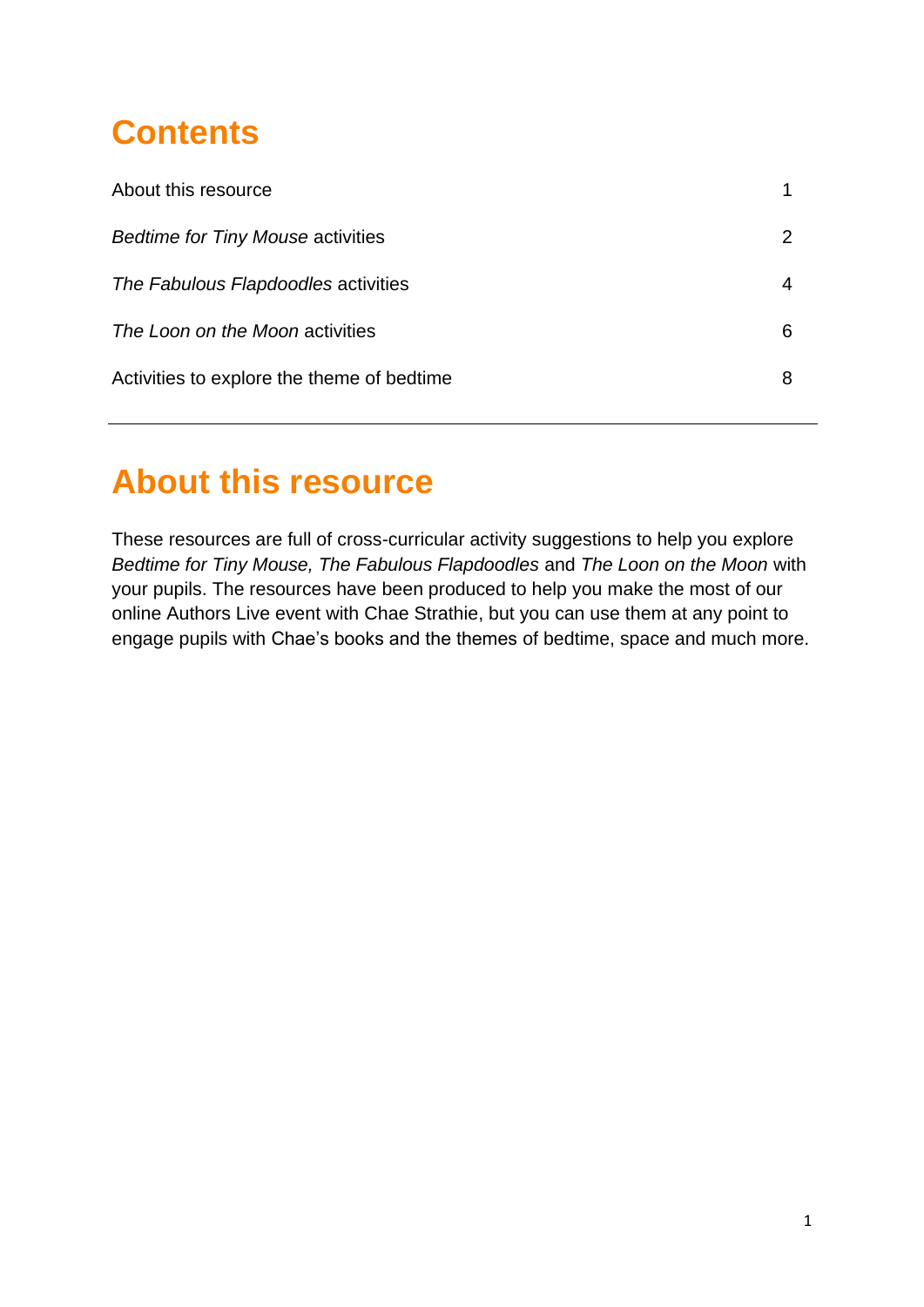## *Bedtime for Tiny Mouse* **activities**

In this delightful little tale, Tiny Mouse just cannot get to sleep: his head is full of fizz and there are fireworks in his feet! The story opens up lots of avenues to explore day and night and also activities on the concept of time.

### **What has tiny mouse been up to?** LIT 1-07a

What did Tiny Mouse get up to during the day that gave him fireworks in his feet? Using a mouse puppet or toy as our hero, get the children to ask questions about Tiny Mouse's day. The children could work in small groups and take turns at being Tiny Mouse. The children could then create a display of what Tiny Mouse got up to during the day that made his head so full of fizz!

#### **Make a mouse quilt** TCH 0-12a, EXA 1-02a, EXA 1-03a

Children can make their own 'quilt' for Tiny Mouse by drawing pictures and attaching them to each other to create a collage. Get them to think about things he might like to see on the quilt (look at the pictures hanging up in his house for some inspiration!). They could find out some fun facts about mice and depict these on the quilt; alternatively, they could recreate the events of the story in pictures (a good opportunity to support retelling skills).

After this, you could invite another class in to tell them all about the pictures on your quilt and share the story with them.

#### **Nocturnal creatures** SCN 0-01a

Discuss why some animals only appear at night. What do the animals do at night? Look at different nocturnal animals compared to animals that come out during the day – what are the differences (you could focus on the size of their eyes e.g. compare owls with other birds)? You could introduce food chains and webs using animal photographs and toys to show who eats who. Please be aware that this activity will not be suitable for some children, especially as a mouse is the hero of the book!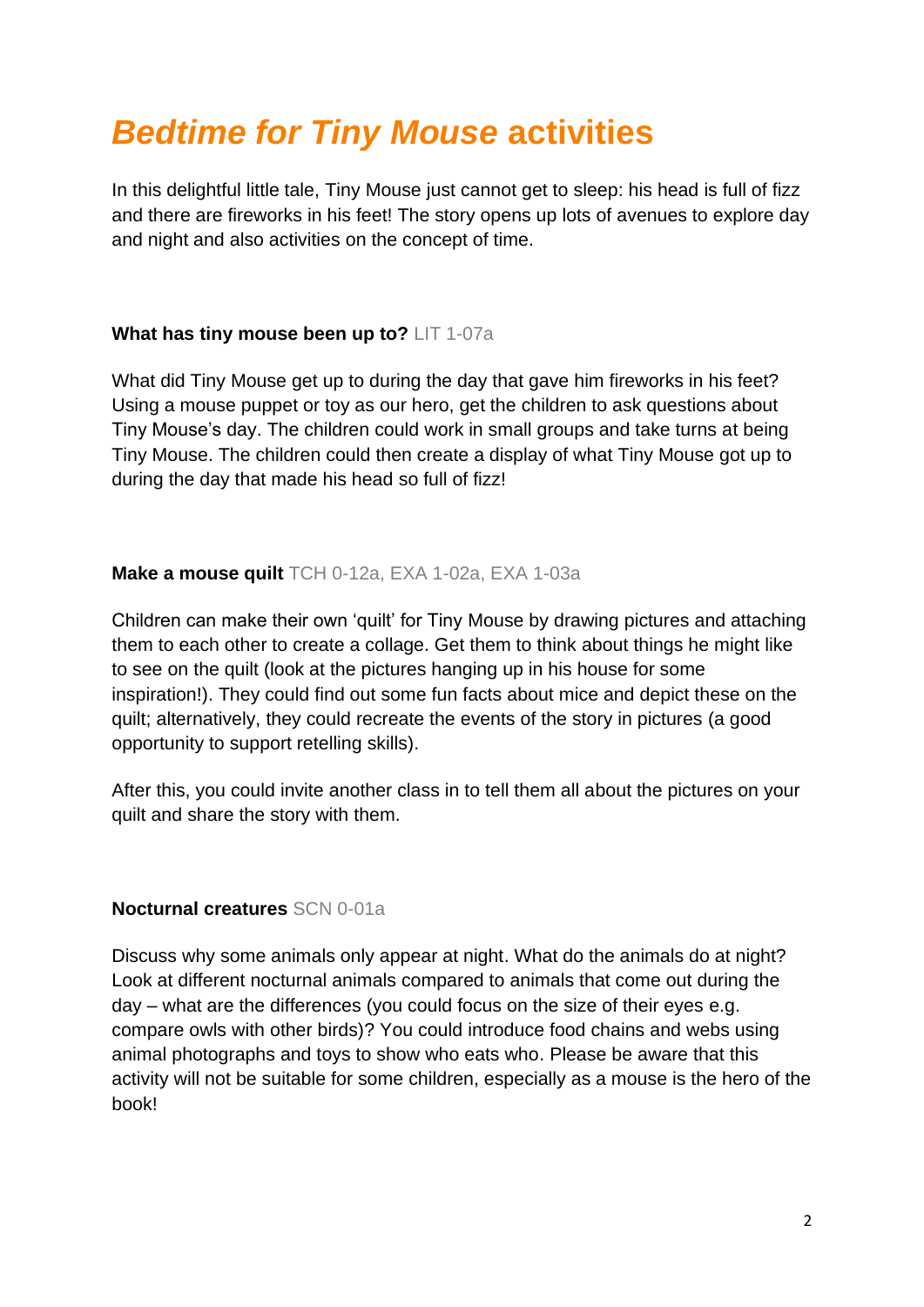Using a selection of pictures or animal soft toys/puppets, have the children sort the animals into daytime animals and nocturnal animals. You could use a Venn diagram and have the central area for animals that you see both in the daytime and at night.

#### **Noctural animal night game** EXA 0-08a, EXA 0-12a

This activity is based on nocturnal animals. The children become nocturnal animals. Initially the children practice using their bodies to make the shape of the animals, for example a cat, hedgehog, bat, owl, mouse, and fox. The children then could act out the following short sequences and then develop their own ideas to create little stories. The children could also create costumes to use in the scenes as part of a craft activity.

The cat wakes up, yawns, and stretches, before leaping onto a wall. Carefully he walks along the wall where he sees a little mouse scurrying along on the ground. The mouse stops, his nose twitching in the air. The cat stops. Very carefully and quietly the cat stretches out his paw, ready to pounce and... missed it! The mouse runs away.

An owl perched on a branch opens one eye, then the other, flies and lands on the ground.

A hedgehog is snuffling amongst the leaves. Someone is coming so he roles himself into a little ball and hides.

The fox is spying on the farm; he sniffs the air smelling the hens. He creeps up to the shed where the hens are asleep, but a light comes on in the farmhouse and the fox runs away.

You are animals hiding in the forest at night. When music plays all the animals come out from hiding. What do the animals do in the forest at night? When the music stops, all the animals return to their hiding places.

### **Tiny Mouse music** EXA 1-18a

Tiny Mouse dances to some different types of music in the book, which can be a great way to explain to the children that we can dance differently to different types of music.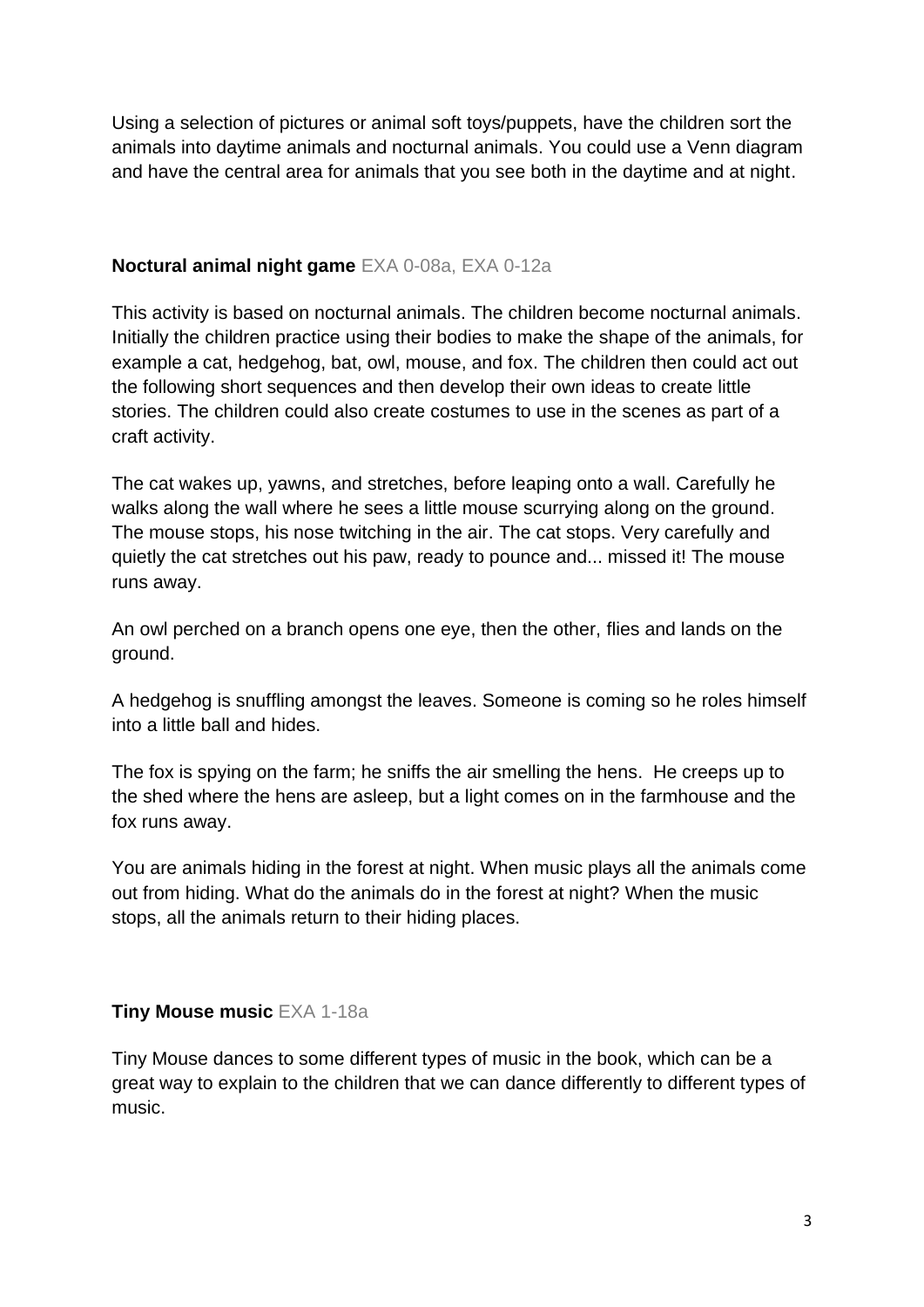Get the children to look at the pictures of Tiny Mouse dancing and play them an example of each type of music, seeing if they can guess which piece of music Tiny Mouse might be dancing to in each picture.

Get the children to create different dances for the different types of music in the book. What kind of movements would suit each type of music?

# *The Fabulous Flapdoodles* **activities**

The Fabulous Flapdoodles come out at night to watch over and protect sleeping children everywhere! The night/bedtime theme of this book could be used as part of a day and night theme and many of the suggested activities for *Bedtime for Tiny Mouse* could also be used to support *The Fabulous Flapdoodles*.

#### **Fabulous rhymes** LIT 0-12a, LIT 0-13a, LIT 0-21a

The Fabulous Flapdoodles is told in rhyming text. To introduce rhyming words to the children, collect objects and/or pictures of things that rhyme. The children can then listen to the sound of the words and then sort the objects into groups. For example:

Bat, cat, rat

Scale, snail, whale

Cake, snake, rake

*The Fabulous Flapdoodles* title is ideal for introducing alliteration and finding words that begin with the same sounds. Again, you could use objects to group together words that begin with the same letters/sounds to give the children a focus. For example:

Nest, newspaper and nose

Duck, dog and dinosaur

Pencil, paper and paperclip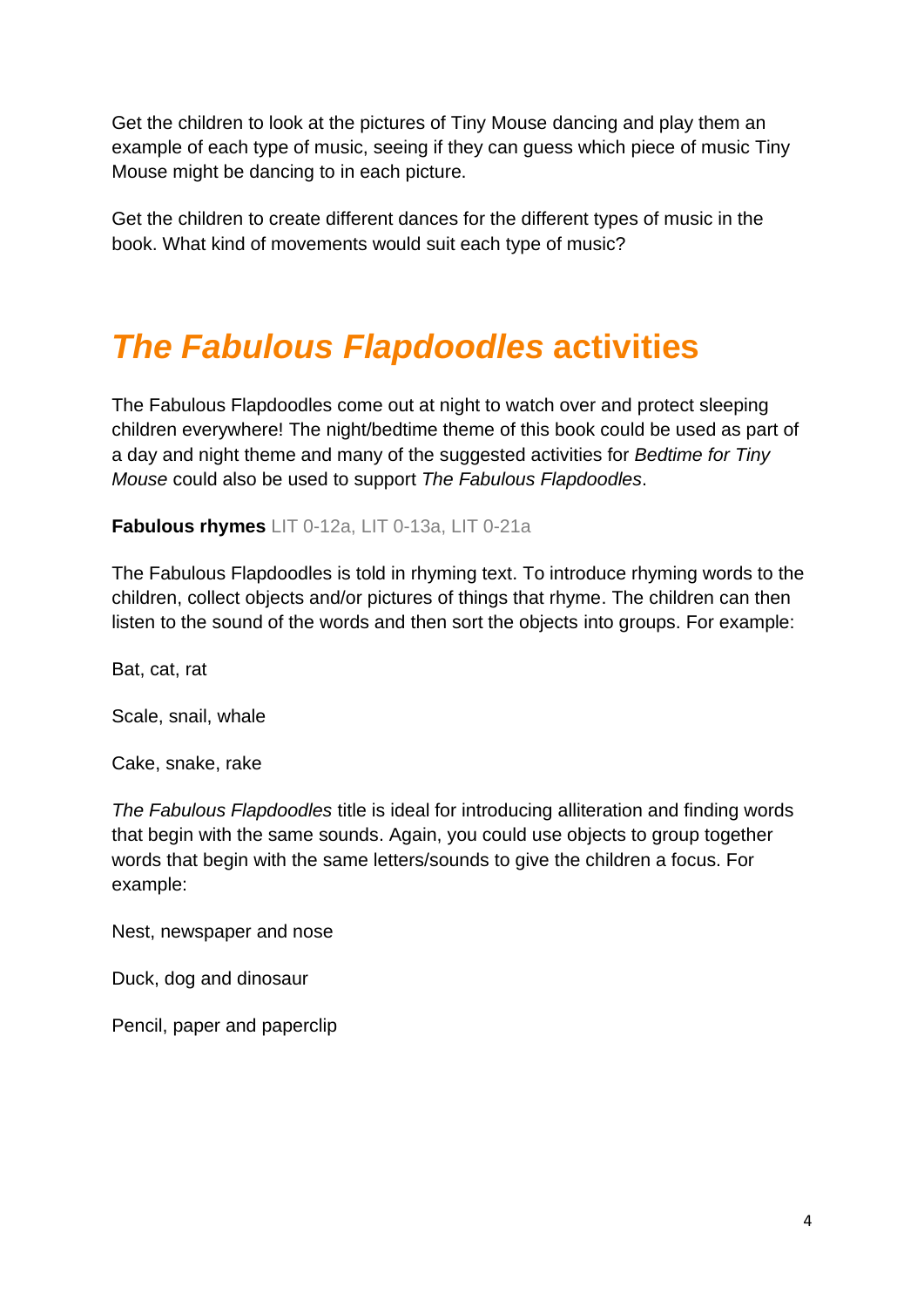### **Design a Flapdoodle** EXA 0-17a, EXA 1-03a, EXA 1-02a

Get a 'willing' volunteer to dress up as a Flapdoodle or design a Flapdoodle puppet (a sock puppet would work well for a Flapdoodle!). This Flapdoodle has lost something (it could be its hat, box, or spell book). Ask the children to design and make (for example) a new hat. The children could work in groups and ask the Flapdoodle questions about what type of hat they would like. Each group could then display their finished hats.

You could also do a sorting activity with the Flapdoodle's box. Fill a box with a variety of things (such as different patterned socks) and ask the children to help the Flapdoodle match the items.

#### **Shadow theatre** EXA 1-12a, EXA 1-13a, LIT 1-07a, LIT 0-09a

The Fabulous Flapdoodles make shadow monsters on the wall that frightened away the night monsters. Here are some ideas for your own shadow theatre!

A projector can be placed behind a white sheet to create a shadow theatre. Alternatively, a light is projected onto a sheet or wall to allow children to make hand shadows.

Children might concentrate on exploring their own shadow fingers and hands. You can find how to make animal shapes with your hands on [the internet.](https://www.youtube.com/watch?v=Kz8wP2RYy64) Can the children guess what they are?

Different objects and materials could be introduced into a shadow theatre. What are they?

Play different kinds of music to influence the way the shadows move. [George](http://bit.ly/IGotRhythmGershwin)  [Gershwin's 'I Got Rhythm'](http://bit.ly/IGotRhythmGershwin) can be a good piece to use for energetic movement. To provide a contrast, you could use [Grieg's 'Morning Mood'.](http://bit.ly/PerrGyntMorning)

Shadow theatre can also promote story or play making. The children can make characters from a story and act out their own version. The children draw the characters on a piece of card or paper, cut it out, then attach it to a short stick (chopsticks are ideal for this). This can be done as a solo, pair or small group activity. Alternatively, you could get your children to create their own Flapdoodle puppets. The children may also want to make up their own stories rather than recreate the original story.

Children can create some new monsters for the Flapdoodles to combat in their shadow theatre. This could draw, paint, make sculptures from salt dough or from empty boxes and cartons. Can the children think of a name for their creation? Reusing the boxes could also form part of a recycling topic.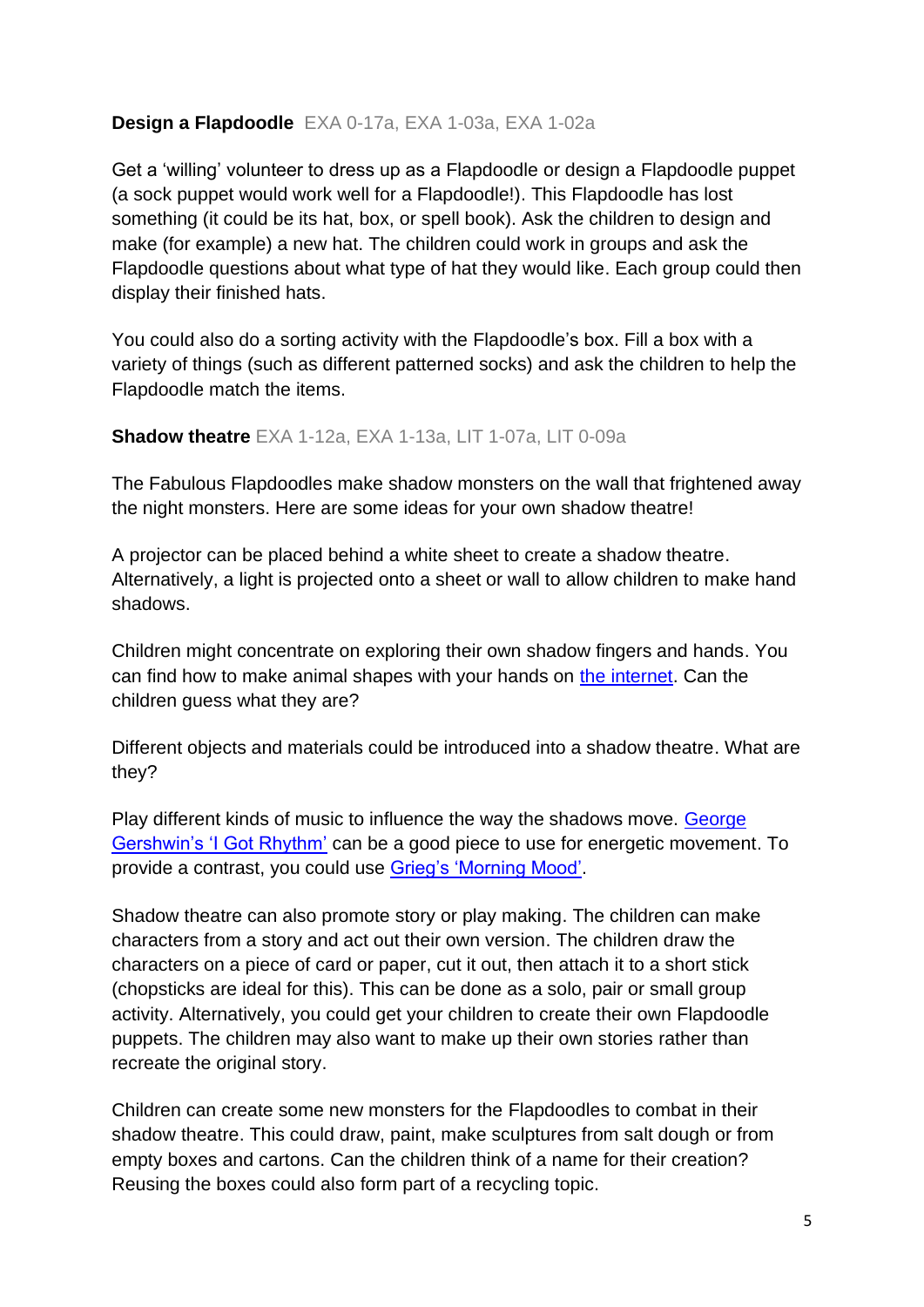### *The Loon on the Moon* **activities**

This is the tale of the Loon, the quirky little creature who collects dream steam to power the moon at night. One night, he finds that all the dream steam has dried up, and he must go in search of some new dreams to power the moon. The book is a lovely bedtime story and can also be used to support a space topic.

#### **Message from the moon!** LIT 0-09a

Nominate someone to record a message from the Loon on the Moon to the children ('Talking Points' are ideal for this as they record up to 30 seconds of sound). The message will ask the children to help the Loon power up the moon by providing it with lots of dreams.

First, discuss dreams with the children. What are dreams, when do we dream, and who amongst them can remember dreaming? The Loon leaves a story in every child's bedroom to inspire dreams: do the children ever dream about things they have read? Do they dream about other things they have experienced during the day?

Second, get the children to draw pictures of their dreams. These pictures will help the Loon power up the moon!

However, the Loon will need your children to inspire other children to dream too. To do this, they will need to share a story with someone, just as the Loon does in the book. Get the children to recreate their favourite stories in pictures so they can be shared with others.

After this, why not collect the children's stories and reveal to the class what the most popular stories are? You could then read these stories together if you have them in your store of books.

### **Night-time pictures** EXA 1-03a, EXA 1-02a

Using black paper as your night sky, create a starry night using white, silver, and yellow paints. Take a paint brush and use your finger to flick paint onto your night sky. You could then develop this and make your own star pictures. Once the paint has dried, use paint or white/silver paint pens to join stars together to make your own shapes or animals.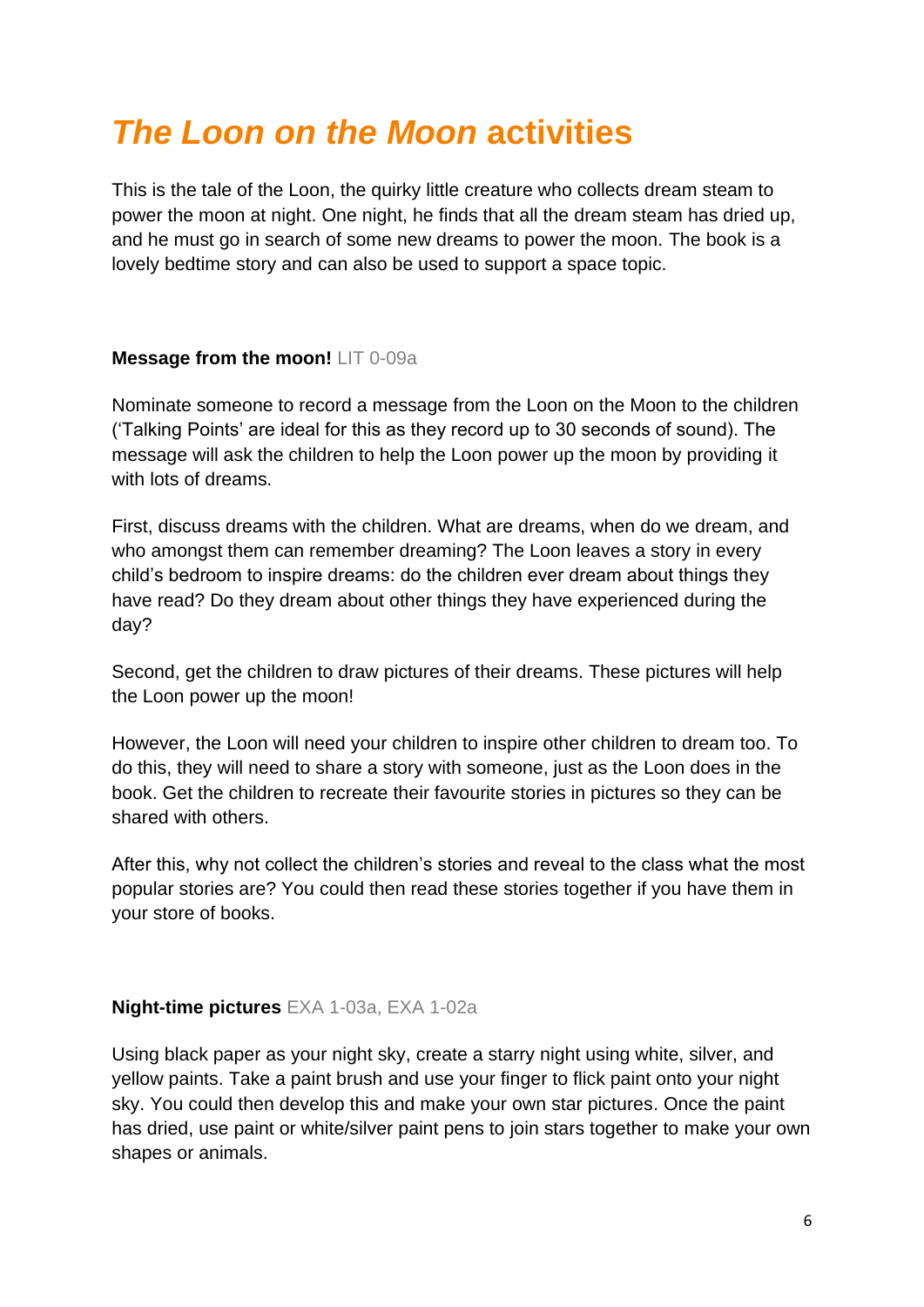Using an overhead projector, provide a range of objects for children to create their own light pictures.

Explain to children that when white is added to a colour it makes a tone. Ask children to see how many different tones they can make by adding white to red, using the colours to paint bands down a piece of paper. Once the paint is dry, use them as backgrounds for red sunset pictures, sticking black silhouettes onto them (such as house and car shapes), or blow painting black tree shapes.

Use fluorescent paints on black paper to create night-time pictures. Design your own hi-vis (reflective) vests.

Using two display boards, create a daytime and night time display where you can showcase the children's artwork and science discoveries.

The book is full of quirky characters whom the Loon meets on his travels. Ask the children to create images of their own quirky aliens. This is a great chance to discuss how an author can come up with characters, as some of these characters bear a resemblance to real life animals: if the children are struggling for ideas, start them off with a real life animal and ask them what changes or additions they could make to the animal to turn it into an alien creature.

#### **Map the journey** SCN 0-06a

Create a display with the sun and all the planets – placed in order away from the sun. Some of the ideas [here](https://hative.com/solar-system-project-ideas-for-kids/) are suitable for Early Years. You could use wool or string to map the 'Loon on the Moon's' journey around the solar system.

Discuss what times of day we see the sun, moon, and stars. Perhaps you could do the topic in the autumn or winter when it is easier to see the moon? Discuss what shape the moon is – is it a full or crescent moon? Does the moon change shape over the course of your topic?

#### **Orbit game**

#### SCN 0-06a, HWB 0-22a, HWB 0-25a

Using pictures of the planets, take the children outside to show how the planets orbit the Sun. Have one child or staff member act as the Sun, standing still in the centre of the area. Spread the children out in intervals to represent the planets orbiting the